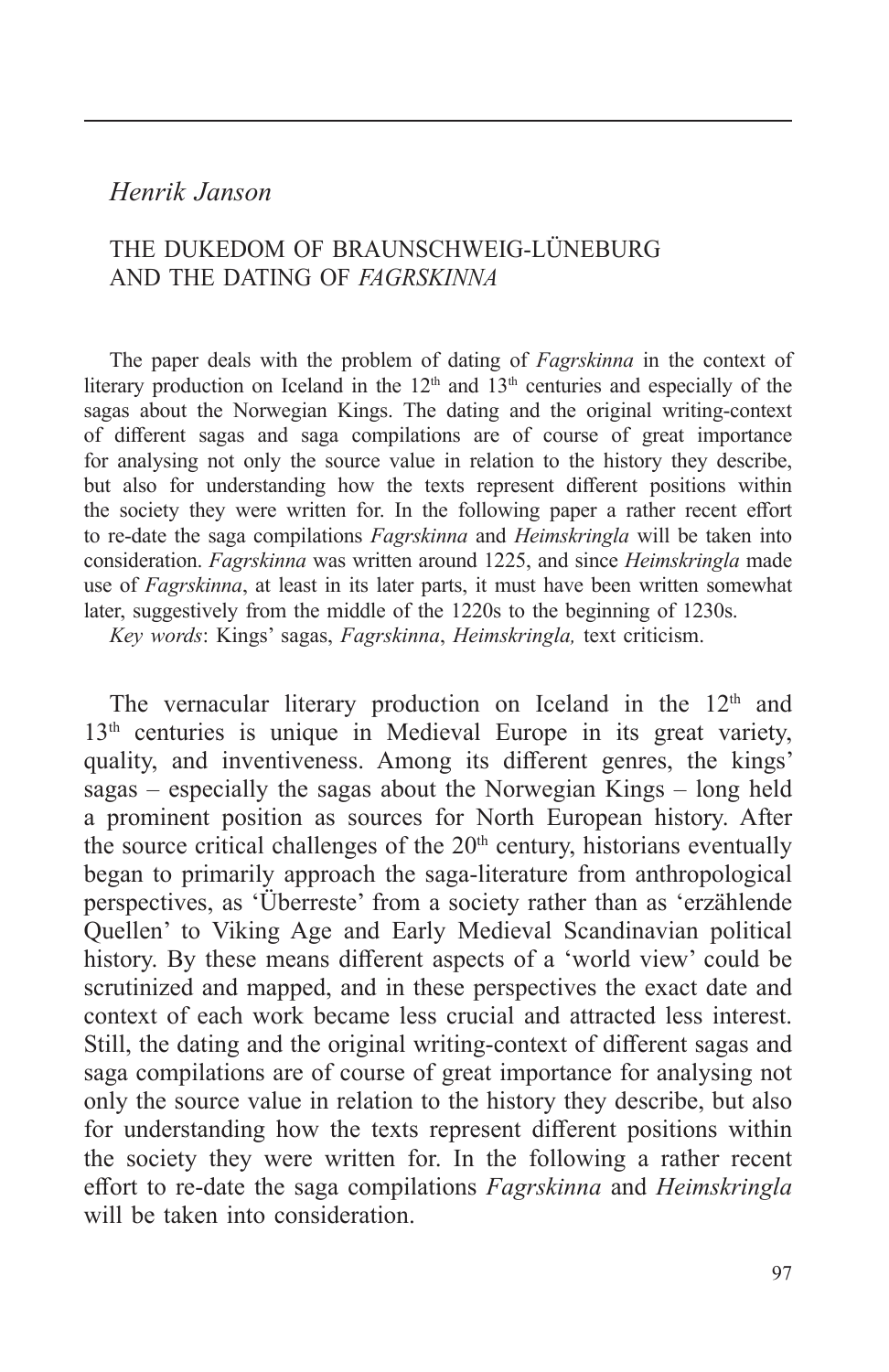# **Introduction**

The lost original texts of the three extensive kings' saga compilations, *Morkinskinna*, *Fagrskinna* and Snorri Sturluson's *Heimskringla*, were all produced under a relatively short period of time from ca. 1218 to the 1230s. Two of these compilations are undisputedly Icelandic, i.e. *Morkinskinna* and *Heimskringla*, but also the *Fagrskinna* text was long thought to be Icelandic. There are however some rather evident traces in the preserved manuscripts of what can be characterized as Norwegian writing conventions. The *Fagrskinna* text – *Noregs konungatal* – is also known to have been well established in Norway in the middle of the  $13<sup>th</sup>$  century since King Håkon Håkonsson had the *Fagrskinna* text read to him at his deathbed in 1263. Also the genealogies that accompanied the two manuscripts of the text  $(A \mid ca. 1325-1350]$  and B  $\lceil ca. 1250 \rceil$ ) concerned Norwegian aristocracy, and the perspective of the text itself seems in many instances to be quite Norwegian, or at least to reflect a viewpoint from Trondheim and Trøndelag<sup>1</sup>.

The reason that the *Fagrskinna* text none the less was counted as Icelandic for so long was primarily that the author proved to have deep insights into the Old Norse skaldic tradition, a quality that scholars judged to be exclusively Icelandic – at least in the  $13<sup>th</sup>$  century. Furthermore, the fact that only Icelanders were known to have produced this kind of advanced literary works of history in the vernacular contributed to the conclusion that the author must have been of Icelandic origin. The authoritative position of Gustav Storm came to serve as *Stand der Forschung* for almost a century:

hele Samlingen har en væsentlig islandsk Karakter, et saa grundigt Kjendskab til den islandske Skaldelitteratur er kun tænkeligt hos en Islænding, og en saa litterær Holdning passer kun ind i den islandske Litteratur. Derimod kan det ikke nægtes, at flere Udtryk i 'Konungatal' er skrevet fra norsk Standpunkt (Storm 1875. P. 84).

According to Gustav Storm it was quite simply unthinkable that such an extent of knowledge about Old Norse poetry as the *Fagrskinna* author displayed could have existed among Norwegians at the time. Consequently the *Fagrkinna* author must have been an Icelander. On

<sup>&</sup>lt;sup>1</sup> All these aspects were observed already by Storm 1875; see furthermore Indrebø 1917 and Jakobsen 1970.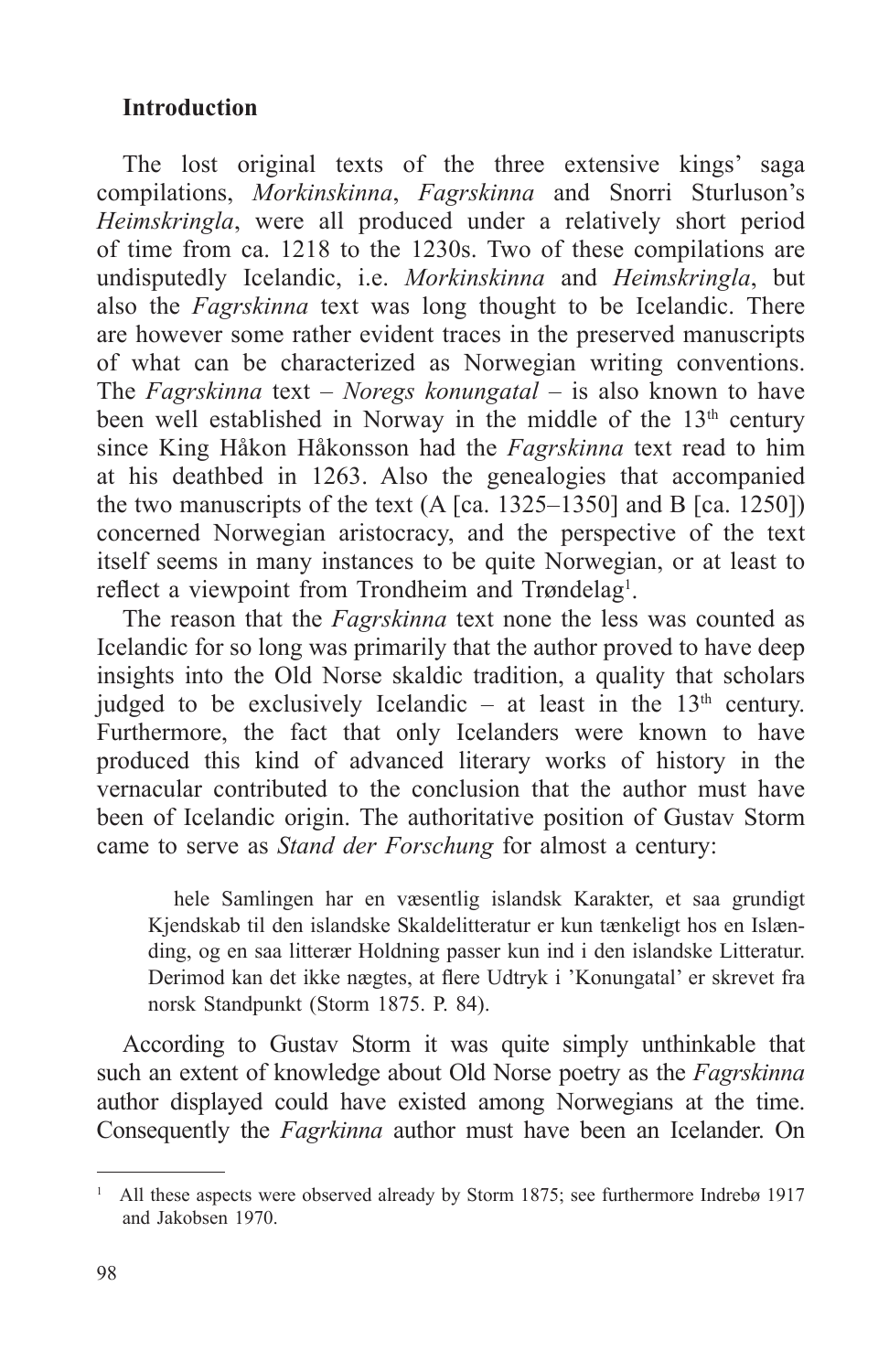the other hand Storm also maintained that there was evidence enough to conclude that the work must have been written in Norway (Ibid. P. 84).

It lasted until 1970 before Alfred Jakobsen challenged the general agreement about an Icelandic author of *Fagrskinna*. Jakobsen pointed to the vast runic material that had come to light through excavations in the medieval Norwegian city centres during the previous decades, especially in Bergen, and he underlined that there was skaldic poetry contained in this material. According to Jakobsen, this opened up for the possibility that a 13th-century Norwegian actually could have had interest enough for skaldic poetry to have been able to write *Fagrskinna* (Jakobsen 1970)*.* Still, however, there were no indications that poetic tradition had any part of Norwegian history writing, and in connection with the edition of the *Fagrskinna* text in *Íslenzk fornrít* 1985, the editor, Bjarni Einarsson, questioned Jakobsen's conclusions. He returned to Storm's position and stated that if it had been a Norwegian who had written *Fagrskinna* he must indeed have been a rare exception in the  $13<sup>th</sup>$ -century Norwegian society (Bjarni Einarsson 1985. P. CXXIX–CXXXI).

It is easy to agree with those scholars who have taken the profound erudition in Old Norse skaldic poetry, and the advanced literary capacity in history writing in Old Norse language, as something unlikely to be found outside the Icelandic context in these years. Authors such as Theodoricus monachus and Saxo Grammaticus (Saxo I. 4) praised the Icelanders for their unique interest for history, and Theodoricus actually underlined that their 'old songs' (*carmina antiqua*) were the frame of their history-telling (Theodoricus. Prologus. P. 4)<sup>2</sup>. The idea that such knowledge could also have been found in his contemporary Norway seems not to have occurred to Theodoricus. The sole fact that the author of *Fagrskinna*, unlike Theodoricus and Saxo, did not say anything about the Icelanders, even though he made extensive use of both their poetry and their history writing, is in itself a good indication that he actually identified himself as an Icelander.

Wherever the *Fagrskinna* author originally belonged, there is however no question about that he wrote for the Norwegian royal court. Already Gustav Storm supposed that the text was aimed at King Håkon Håkonsson himself (Storm 1875. P. 85). In 1917 Gustav Indre-

<sup>&</sup>lt;sup>2</sup> Theodoricus mentioned his ineptness of the Icelanders in his first sentence. It is consequently perfectly clear that he valued the information they possessed about history through their *carmina antiqua* as fundamental for his work, and without parallel in Norway.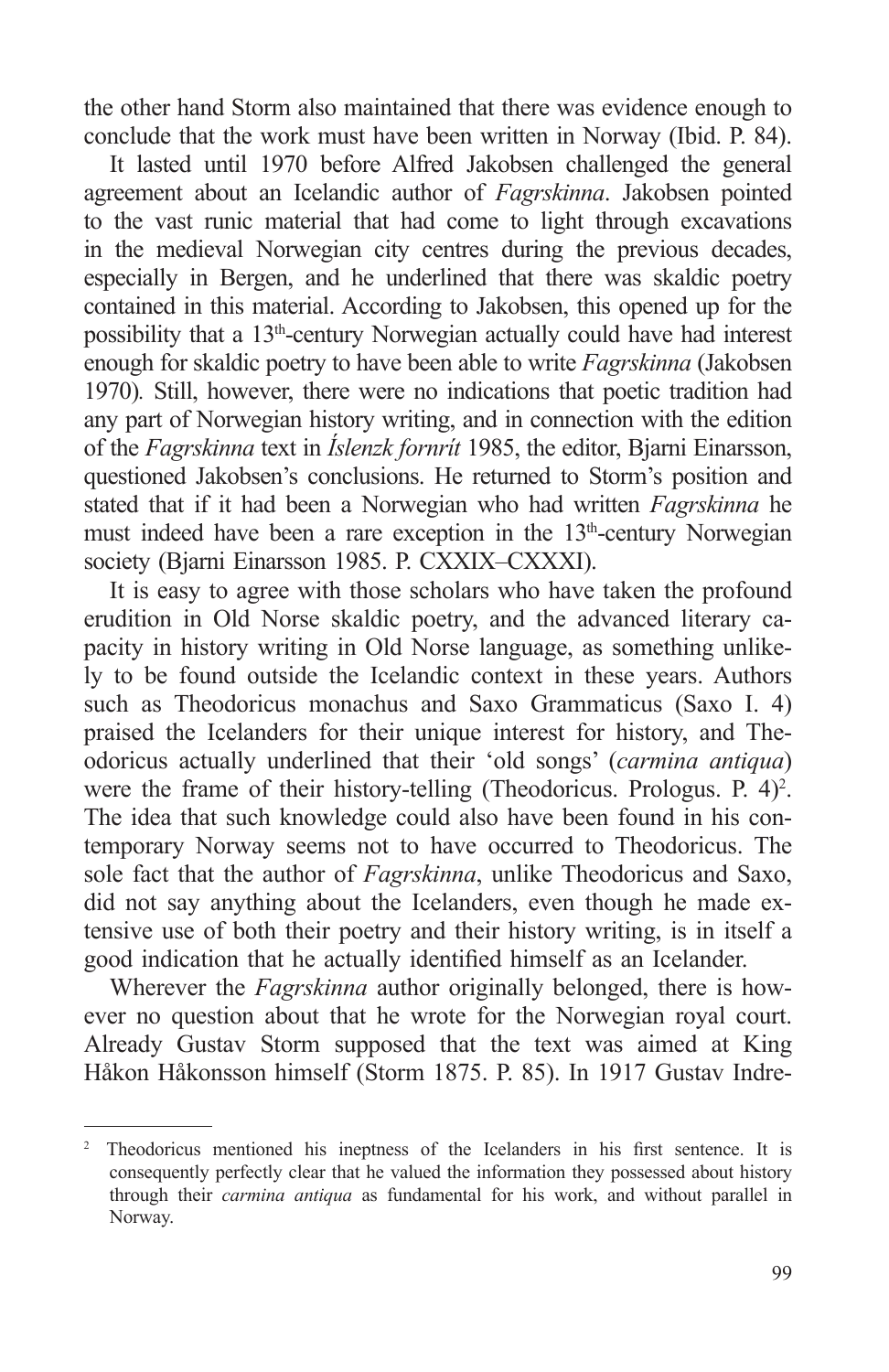bø argued that *Fagrskinna* displayed a political bias in favour of King Håkon and against the jarl, Skule Bårdsson, who in the year 1223 had been forced to step back in the competition for the royal crown (Indrebø 1917. P. 275–278). Ólafía Einarsdóttir opposed Indrebø on the latter point, claiming that she could not really find anything in the *Fagrskinna* text that was directly hostile to Skule, but altogether there is still no question about that the goal of the *Fagrskinna* author was to write a text for the uppermost elite of the Norwegian kingdom, primarily for the royal court and King Håkon Håkonsson himself.

## **The problem: Dating** *Fagrskinna*

Concerning the dating of the *Fagrskinna* text, a general consensus prevailed throughout the 20<sup>th</sup> century. With a few exceptions scholars tended to agree both that *Fagrskinna* had been written in the 1220s, and that Snorri had made use of it, almost immediately, when writing *Heimskringla* in the second half of the 1220s and perhaps in the early years of the 1230s. In an article from 2002, however, Ólafía Einarsdóttir brought this agreement to an end. She had discovered a new circumstance that she found definitely to prove a dating of *Fagrskinna* to after 1235.

Ólafía Einarsdóttir based her argument on an observation made by Gustav Indrebø in 1917 (Indrebø 1917. P. 115). Indrebø had noted that the *Fagrskinna* author usually followed his sources quite slavishly, but in a few cases he changed their formulations. One such case was when writing about the marriage in the early 1040s between Ulfhild – the daughter of King Olav Haraldsson, 'the Saint', of Norway – and Ordulf Billung. Where the sources spoke of Ordulf [*Otta*] as Duke of Saxony, *Fagrskinna* altered the wording and called him Duke of *Brunsvik*, i.e. Braunschweig, commonly known in English as Brunswick. According to a short comment by Indrebø, the reason for this change was that the author was aware that the descendants of Henry the Lion only ruled over Brunswick, and therefore he had presumed that the predecessors of Henry had done the same (Indrebø 1917. P. 115, note \* and 273 note \*).

When Ólafía Einarsdóttir examined the problem, she found Indrebø's short comment quite unsatisfactory (Ólafía Einarsdóttir 2002. P. 66–68). She also discovered a circumstance that seemed to her to be of crucial importance for the dating of *Fagrskinna*: in the 1220s there had not existed any dukedom of Brunswick. Only in 1235, at the imperial Diet of Mainz, did the dukedom of Brunswick-Lüneburg come into existence.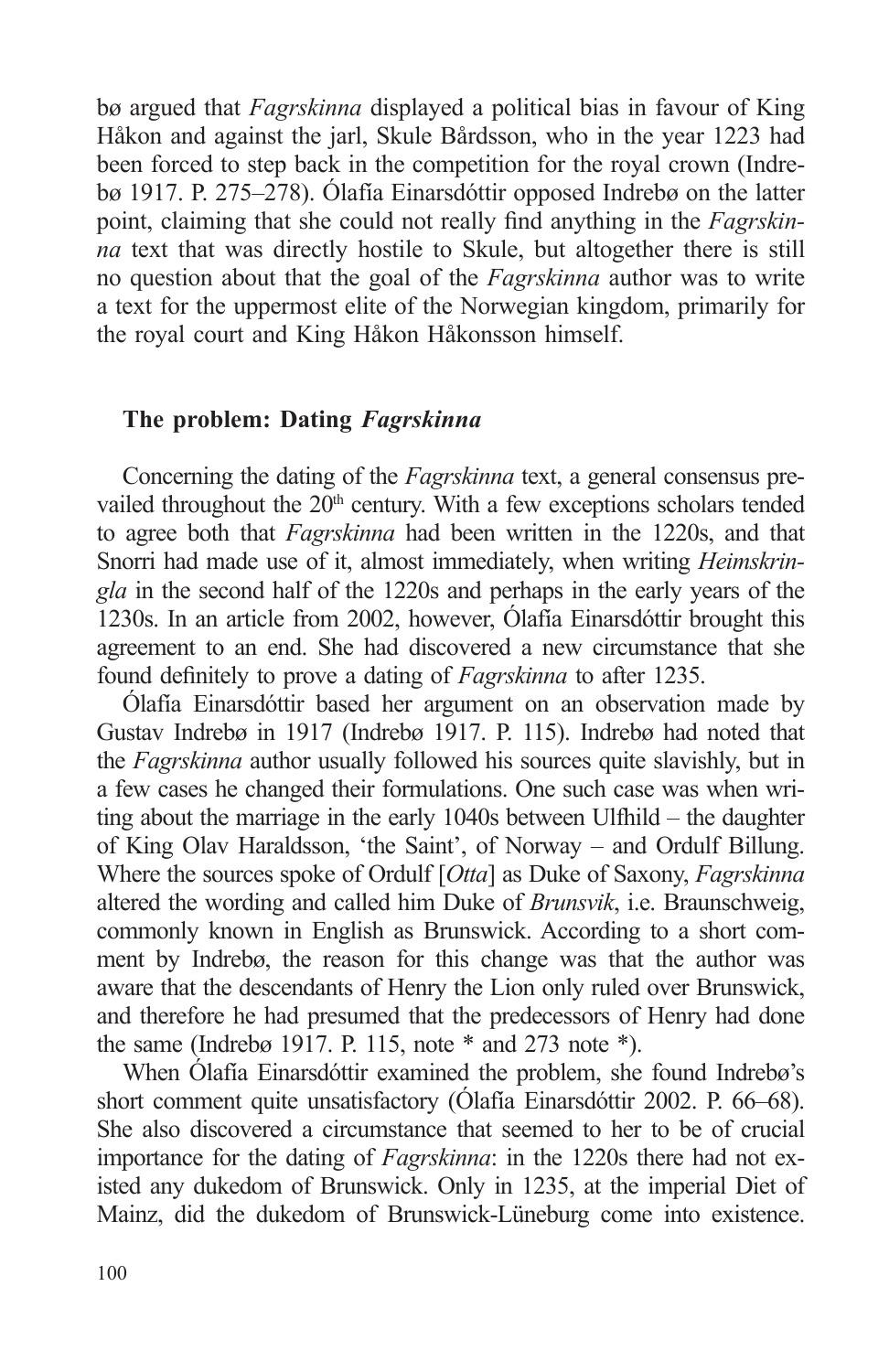Therefore, according to Ólafía Einarsdóttir, *Fagrskinna* could not be older than 1235, since before that year there was no dukedom of Brunswick available for the author of the work to project back into history. Consequently Snorri Sturluson could not have used *Fagrskinna* in the late 1220s and early 1230s, as was commonly believed. Instead Snorri must, according to Ólafía Einarsdóttir, have come across *Fagrskinna* when visiting Norway in 1237–1239 (Ólafía Einarsdóttir 2002. P. 85).

## **On the Marriage between Ulfhild Olavsdotter and Ordulf Billung**

Ólafía Einarsdóttir is definitely right on one point. The way the *Fagrskinna* author actively changes the wording of his sources about Ordulf Billung is quite significant. Otherwise he shortens and copies the text before him in an almost mechanical and rather professional way. The fact that he takes the trouble to actively alter the information concerning the marriage between Ulfhild and Ordulf must signal that there was something of great interest at stake for him and his audience at this point.

The common source for *Morkinskinna* and *Fagrskinna* in this passage is the so-called *Oldest saga of Saint Óláfr* from ca 1200. This source is regrettably lost in the corresponding section, but its text is reflected in a later redaction called *The Legendary saga of*  Saint Oláfr<sup>3</sup>. The marriage between Ordulf and Ulfhild is here presented in connection with the marriage between Olav Haraldsson and the Swedish Princess Astrid Olofsdotter, in the following way:

En þau atto dottor Olafr kunungr oc astrið en hon var kallaþ ulvilldr. Hon var geven. Hærtoga þæim isaxlande er Otta het. Þau atto sun þann er Magnus het. Hann var siðan hærtoge isaxlande. Hann var allra manna vænstr. Har hans var aðrummægin ræikar bleikt en aðrumægin rautt» (Olafs saga hins helga. P. 41–42).

And they had a daughter, King Olav and Astrid, and she was called Ulfhild. She was married to the Duke in Saxony who was called Otta. They had that son who was called Magnus. He was later Duke in Saxony. He was the most beautiful of men. His hair was blond on one side of the head, and red on the other side.

<sup>3</sup> On the *Oldest saga* see Lönnroth 2000 and Andersson 2012. P. 45–48, and literature referred to there.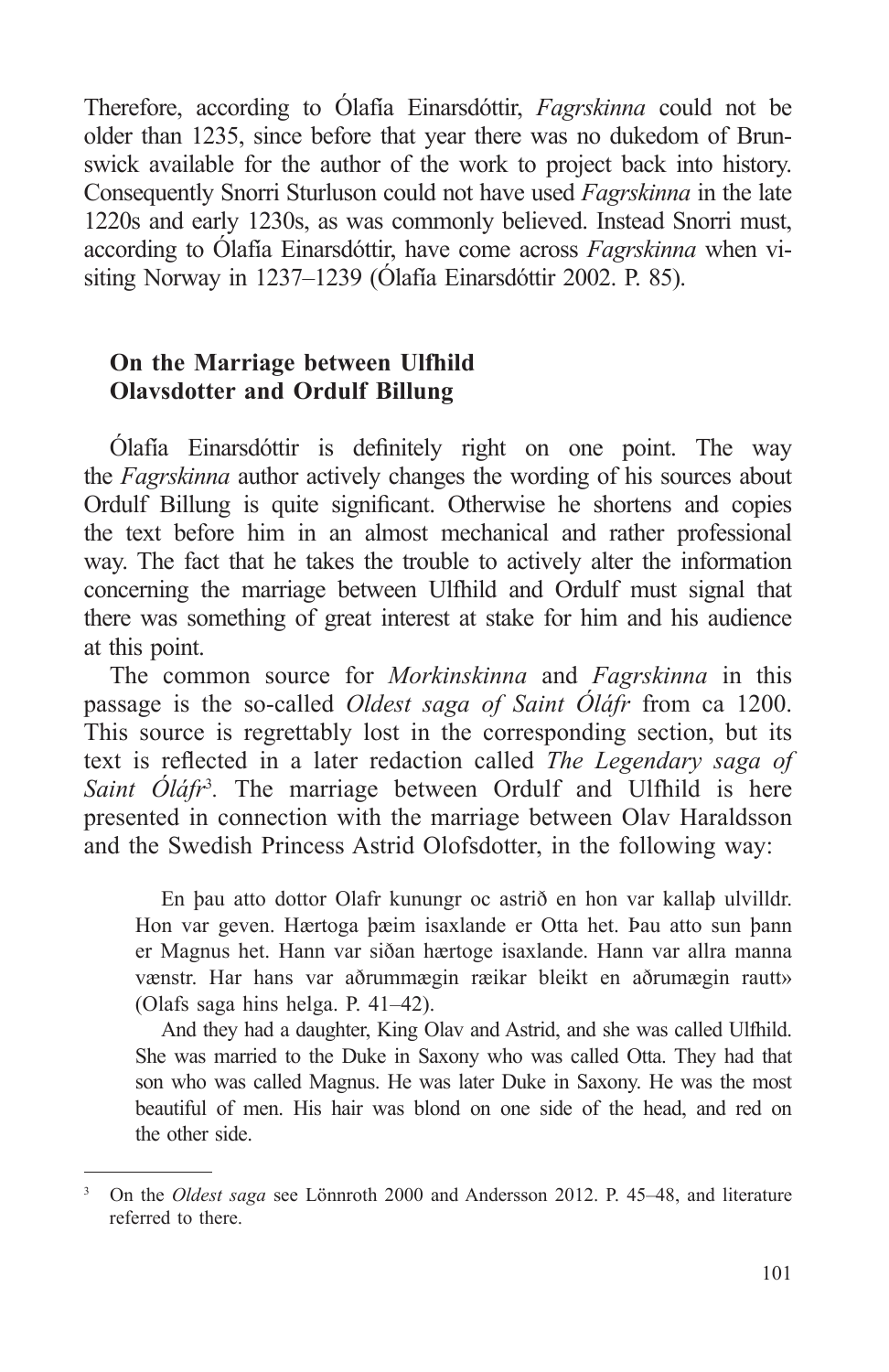This is, as I have briefly noted in another context, a strikingly old-fashioned perspective (Janson 1997). Magnus Billung was probably born around 1045. He had been a young promising prince in the 1060s and 1070s, when he haunted the Archbishops of Hamburg-Bremen – Adalbert (d. 1072) and Liemar (d. 1101) – and repeatedly revolted against King Henry IV of Germany, until he was eventually pacified around 1080 (Fenske 1987). He must also, from a purely dynastical point of view, have posed a considerable peril for Scandinavian rulers. As grandchild of Saint Olav (Haraldsson) through Olav's only legitimate child, Ulfhild (d. 1070), Magnus Billung was also the closest male heir to Olav's illegitimate son Magnus 'the good' (d. 1047) – King of Norway and Denmark and pretender for England – whose name he had indeed received. Magnus Billung must consequently have been a great potential threat to King Sven Estridsen of Denmark (d. 1076) and to the sons of King Harald Sigurdsson *harðráði*, who ruled over Norway with the support of Sven Estridsen after their father's death in the battle of Stamford Bridge in 1066.

As great grandson of King Olof Eriksson 'Skötkonung' of Sweden (d. ca. 1022), through his grandmother Astrid, Magnus Billung was also closely related to the Swedish royal family, which seems also to have died out on the male side in the 1060's with Astrid's brother Emund (d. ca. 1060). Astrid's sister was by the way no one less than the famous Princess Ingegärd Olofsdotter who around 1016 had been married to Prince Jaroslav of Novgorod – Grand Prince of Kiev from 1019 (d. 1054). This consequently also made Magnus Billung a close relative of the later princess in Rus, and, from 1151, also with the royal family of France through Jaroslav's and Ingegärd's daughter Anna (d. 1075), who was married to King Henry I of France (d. 1060), and who became the mother of King Philip I of France (d. 1108)<sup>4</sup>, Magnus Billung's second cousin<sup>5</sup>.

Almost a century after Magnus Billung's death in 1106, the *Oldest saga of Saint Óláfr* (to be more exact, the *Legendary saga*) still mediates a perspective that praised him as if he was a young promising prince on the Scandinavian arena, enhancing his incomparable handsomeness and spectacularly beautiful hair. This is strikingly obsolete information. Magnus Billung had played no real political role after his death in 1106, and he had actually been a rather insignificant figure also during the two last decades of his life, after he had been reconciled with Henry IV. Furthermore, he had no male heir and became

<sup>4</sup> Janson 1998. P. 153.

<sup>5</sup> On this extensive web of alliances see Janson 1998. P. 105–175.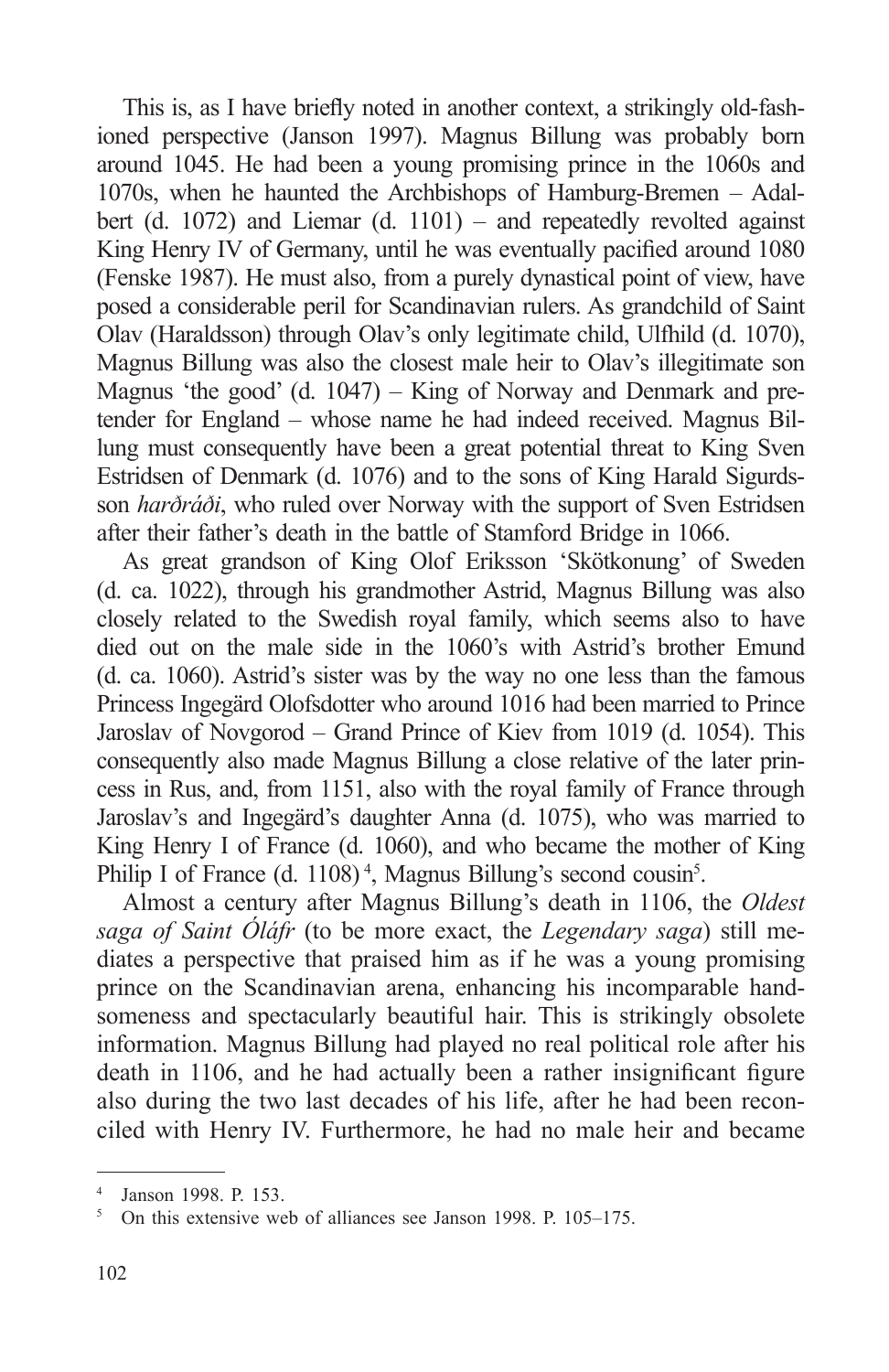the last duke of the Billung family. Two daughters were married to German aristocrats, but these marriages seem not to have caught the interest of the author of the *Oldest saga*, and as far as we can tell, he seems not even to know about them. If he had done so he kept his knowledge remarkably unexpressed. His focus was still totally on the handsome Magnus Billung, not his descendants.

In *Morkinskinna* the marriage between Ulfhild and Ordulf is woven into the great scenery around the famous battle of Lyrskog hede (Lürschauer Heide) in 1043, where King Magnus Olavsson, 'the good', through miraculous help from his saintly father, and with military support from Ordulf [*Otta*] Billung, defeated a party characterized as 'the pagan Wends'. The *Morkinskinna* author obviously writes from memory, calling Ulfhild wrongly 'Ragnhild'<sup>6</sup> , and his intention seems to have been first and foremost to tell a good story. The marriage between Ulfhild ('Ragnhild') and Ordulf was used here for giving the account something of a romantic twist. It all ends in a fantastic way with Ordulf Billung becoming Emperor – after what must be supposed to be Emperor Henry III (d. 1056) – and Magnus Billung, Ordulf's and 'Ragnhild's' son, is then described as the most beautiful of men (*var allra manna fridaztr synum*: Morkinskinna. P. 38–49, the quote is from P. 49). Consequently *Morkinskinna*, just as the *Oldest saga*, focuses on how the greatness of Saint Olav was reflected in the eminent nature of his closest offspring.

*Morkinskinna* differs from the *Oldest saga* by connecting the marriage between Ordulf and 'Ragnhild' to a vivid story about the battle of Lyrskog hede. The *Fagrskinna* author, on the other hand, keeps to the version of the *Oldest saga*. He speaks of Ulfhild's marriage to Ordulf only in connection with the marriage between Saint Olav Haraldsson of Norway and Astrid Olofsdotter from Sweden, but to the information of both *Oldest saga* and *Morkinskinna*, the *Fagrskinna* author adds new stuff:

Með raðe vina sinna gerðe Olafr konongr sætt við Svia konong. Fecc Azstriðar dottor hans oc var þæirra dotter Ulfilldr er gift var Otta hærtogha<sup>7</sup> i Brunsvik. Þeðan var Otta keisare cominn sun Hæinrecs hærtogha (Fagrskinna. P. 157).

With advice from his friends, King Olav made peace with the King of the Svear, and received his daughter Astrid [in matrimony]. Their daughter was Ulfhild who was married to Duke Otta in Brunswick. From them descended Emperor Otta, the son of Duke Henry.

<sup>6</sup> Strangely enough *Ágrip* (Ch. 25) has a third version: *Gunhild*, which Finnur Jónsson – in a note to his edition  $(P. 27)$  – suggests to be a mistake by the copyist.

<sup>7</sup> The B-manuscript from ca. 1250 has *kæisara*.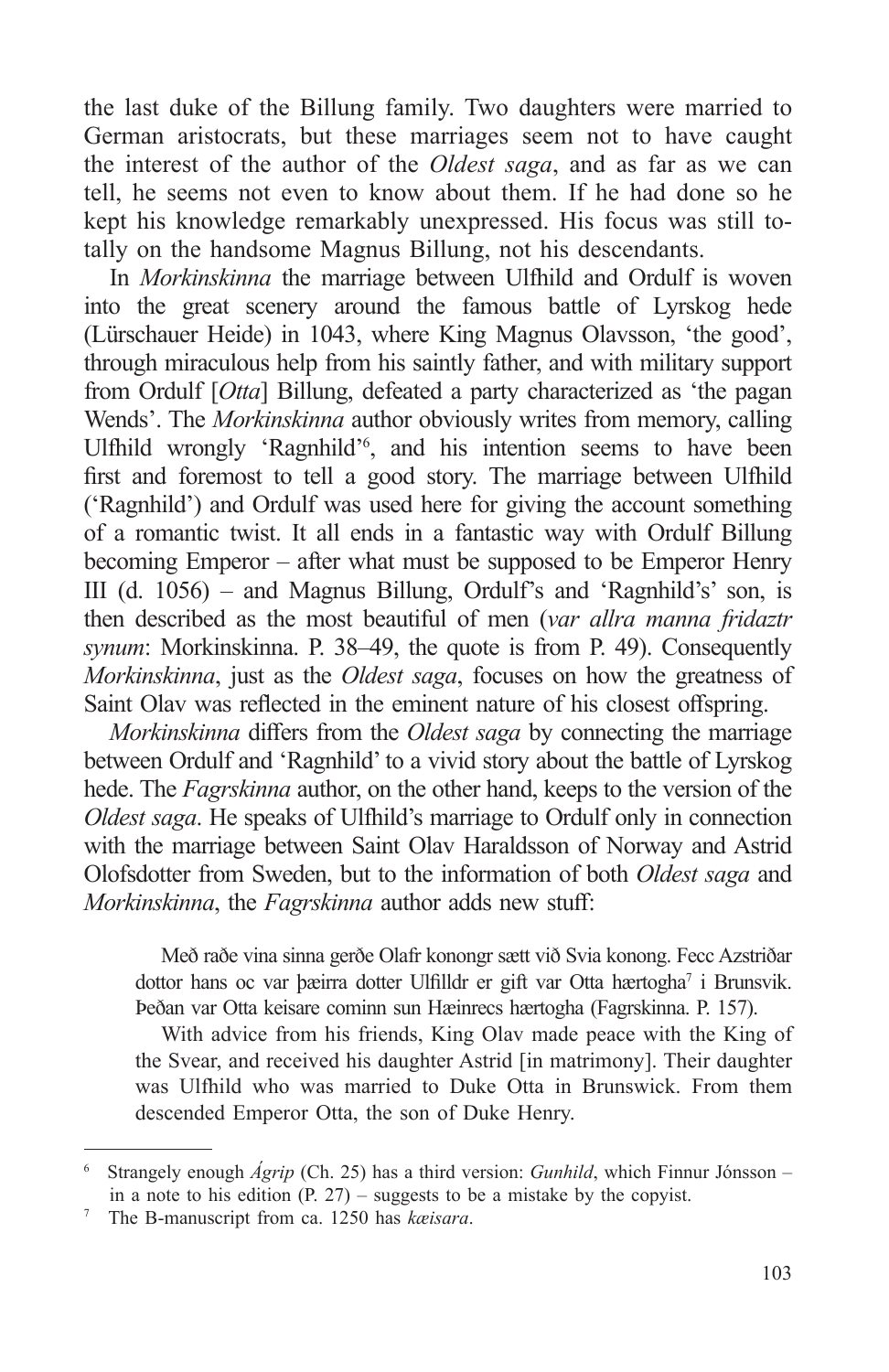This is indeed a radically new perspective on the marriage between Ulvhild and Ordulf. Their son, Magnus Billung, was simply left out. The *Fagrskinna* author obviously found this to be much too antiquated information for his royal audience. Instead contemporary descendants of Saint Olav were brought into the text. The two persons mentioned were Duke Henry the Lion of Saxony (and Bavaria) (d. 1195), and his son Emperor Otto IV of the Holy Roman Empire (d. 1218). Both were men of tremendous reputation not least through Emperor Fredrik Barbarossa's spectacular deposition of Henry the Lion in 1180 from all his public offices – including the dukedom of Saxony – but also of course through Otto IV's ascension to King (1198) and then Emperor (1209), followed by his excommunication in 1210 by Pope Innocent III, which eventually forced him to abdicate in 1215. It was consequently no minor figures in the politics of Northern Europe that the *Fagrskinna* author chose to include into his text. He seems indeed to have been able to bring in completely new information on this point, since the connection between Henry the Lion and Otto IV on the one side, and Saint Olav on the other, seems not to have been known to his sources<sup>8</sup>.

Ólafía Einarsdóttir has pointed out that one of the reasons for the Norwegian court to pay attention to the German descendants of Saint Olav, was the possibility of marriage alliances. The blood relationship between the Norwegian rulers and their German relatives had exceeded the degree of consanguinity that was prohibited by the Church (Ólafía Einarsdóttir 2002. P. 74 with note 15). Time had ultimately made it possible to consider a marriage alliance with these relatives – an option that might have been of interest in order to strengthen the blood-ties to the *perpetuus rex Norwegiae* – Saint Olav. The increasing interest for history and for reconstructing the royal line of descendants from Harald Hårfager in the Sverre-family had possibly enforced the insight that there still lived descendants of Saint Olav in Saxony. The Norwegian royal dynasty descended not from Saint Olav but from his half brother Harald Sigurdsson, and that was in a way a weakness that under certain conditions might also turn into a threat. It would have been understandable if the royal court of Norway kept an eye on this question once it was

<sup>&</sup>lt;sup>8</sup> Ólafía Einarsdóttir (2002. P. 74–76) uses the variations in the B-manuscript to imply that *Fagrskinna* originally referred to both Ordulf Billung and Henry the Lion as Emperors, but this is contradicted not only by the fact that Ordulf in another context in *Fagrskinna* – in relation to the battle of Lyrskog hede – is referred to as *hærtoge*, but also by the fact that Duke Henry the Lion was a much too well known figure to be confused with an emperor. It is therefore much more probable that we are dealing with copying-mistakes here.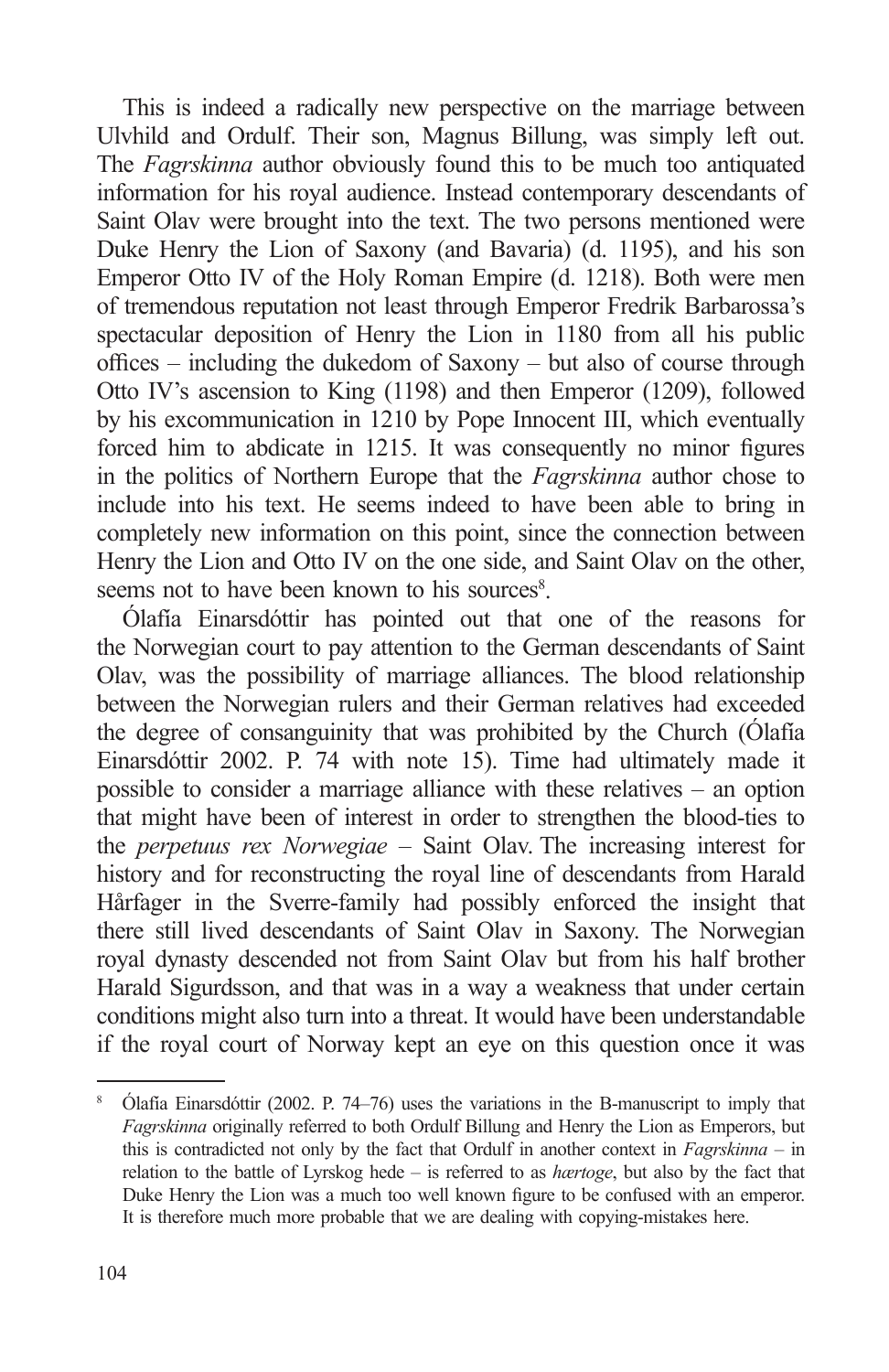discovered, and it is also therefore quite explainable that the author of *Fagrskinna*, who as we have seen wrote for the Norwegian royal court, added this information to what he had found in his sources.

#### *Fagrskinna* **and the Dukes of Brunswick**

As has already been mentioned, Ólafía Einarsdóttir highlighted another piece of information added by the *Fagrskinna* author. *Fagrskinna* spoke of Ordulf as *hærtoghe i Brunsvik*, 'Duke in Brunswik', where his sources called him (and his son) by the title *hærtoge isaxlande*, 'Duke in Saxony'. Ólafía Einarsdóttir claimed this to be an undisputable proof that *Fagrskinna* was written after 1235, when the new dukedom of Brunswick-Lüneburg was founded (Ólafía Einarsdóttir 2002. P. 60: 'må betragtes som éntydigt for dateringsproblematikken'). If correct, her conclusion would lead to quite far-reaching consequences for our understanding of dating and context of the kings' sagas, especially as she argues that Snorri also must have interpolated his own work, *Heimskringla*, around 1240, with material that he had found in *Fagrskinna* when staying in Norway in 1237–1239 (Ólafía Einarsdóttir 2002. P. 84–85).

Ólafía Einarsdóttir's argument may seem convincing enough, but her conclusions can actually not be upheld when more closely scrutinized. It was not by any means impossible for the *Fagrskinna* author to use the title *hærtoghe i Brunsvik* before 1235. The title *hærtoghe i Brunsvik* / *dux de Brunswik* that the *Fagrskinna* author wanted to project back in history to Ordulf Billung, was not a new creation in 1235. The connection between the dukedom of Saxony and Brunswick was well established already in the second half of the  $12<sup>th</sup>$  century. Bernd Schneidmüller has well summarized the conditions from Henry the Lion's early years to the beginning of the  $13<sup>th</sup>$  century:

Heinrichs frühe Urkunden belegen ihn wiederholt in Braunschweig, und konsequent bezeichnen ihn sowohl die Bündnisurkunde welfischer Gegner von 1167 als auch der indes später schreibende Pöhlder Annalist zu 1145 als Herzog 'von Braunschweig', ein frühes Glied in der langen Kette von entsprechenden Quellenzeugnissen des 12. und 13. Jahrhunderts, die vor dem Sturz Heinrichs des Löwen wie vor allem danach die Benennung der Herren und der Herrschaft nach dem Zentralort Braunschweig bezeugen (Schneidmüller 2003. P. 55–56).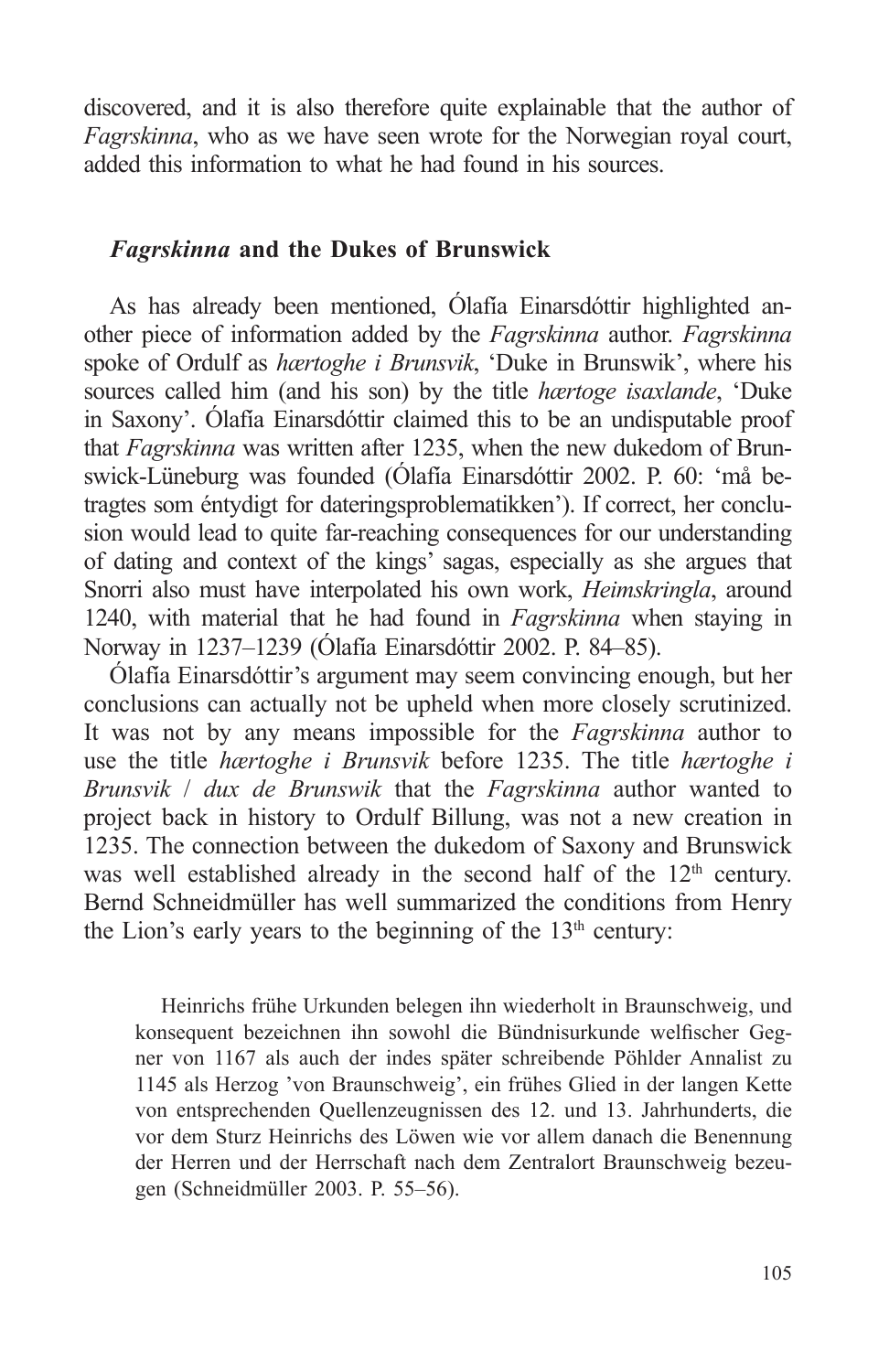The deposition of Henry the Lion in 1180 had caused great confusion to the status and formal position of both himself and his descendants (on Henry the Lion see now Werthschulte 2007 and Ehlers 2008), but the idea that Brunswick was the kernel of their power persisted well into the 13th century. Saxony never recovered from the smashing intervention by Fredrick Barbarossa against Henry the Lion, but even if the dukedom was not revived as identical with the old Saxon territory that the Billungs and Henry the Lion had headed (von Heinemann 1882. P. 195–239; notice especially in this context note 2 on p. 207), Brunswick still held a firm grip over the minds as the centre of that realm for the family of the Welfs (Scheidmüller 2003. P. 30–31; cf. von Heinemann 1882. P. 197–198).

On the official level there was some ambivalence about what the proper title of the Welfish dominion in Saxony should be, but in the 1190s even Emperor Henry VI called the deposited Henry the Lion *dux de Brunswic* (1194: Regesta Imperii, IV: 3, nr 384), and Henry the Lion's son, Henry of Brunswick, was also referred to as *Heinricus dux de Bronswich* (1194: Regesta Imperii, IV: 3, nr 368) and *dux de Bruniswic* (1195: Regesta Imperii, IV: 3, nr 482), in spite of the fact that none of them formally were dukes. In 1223, after inheriting his uncle Henry of Brunswick, *Otto de Luneburch*, 'the Child' (d. 1252), son of Henry the Lion's son Wilhelm (d. 1213), used the title *dux de Brunswik* for himself (Origines Guelficae IV. P. 98), and from 1226 he made the title *dux de Brunswic* standard (Ahrens and Patze 2002. P. 594)<sup>9</sup>. Formally, however, he became duke at the Diet of Mainz in 1235 with the foundation of the dukedom Brunswick-Lüneburg.

We can consequently conclude that between the deposition of Henry the Lion in 1180 and the Diet of Mainz in 1235, no one in this dynasty had the formal right to the title *duke*. From a strictly constitutional point of view there was no dukedom of Brunswick before that. Still there were dukes of Brunswick who officially used the title and acted in relation to their vassals and superiors as if they had been dukes, and often they even had implicit consent from the emperors (von Heinemann 1882. P. 195–239).

In the foundation letter of 1235 Emperor Fredrick II avoided calling Otto by this title – so intimately connected to the power of Henry the Lion. Otto was here referred to as *Otto de Luneburch*, and Brunswick as *dominium Brunesuic* (Constitutiones et acta*.* 2. P. 263–265; Brandi 1914). Only months later however, the historical and political density of Brunswick made the Emperor's chancellery refer to *ducatus de Brunesvic* (Ahrens and Patze 2002. P. 595).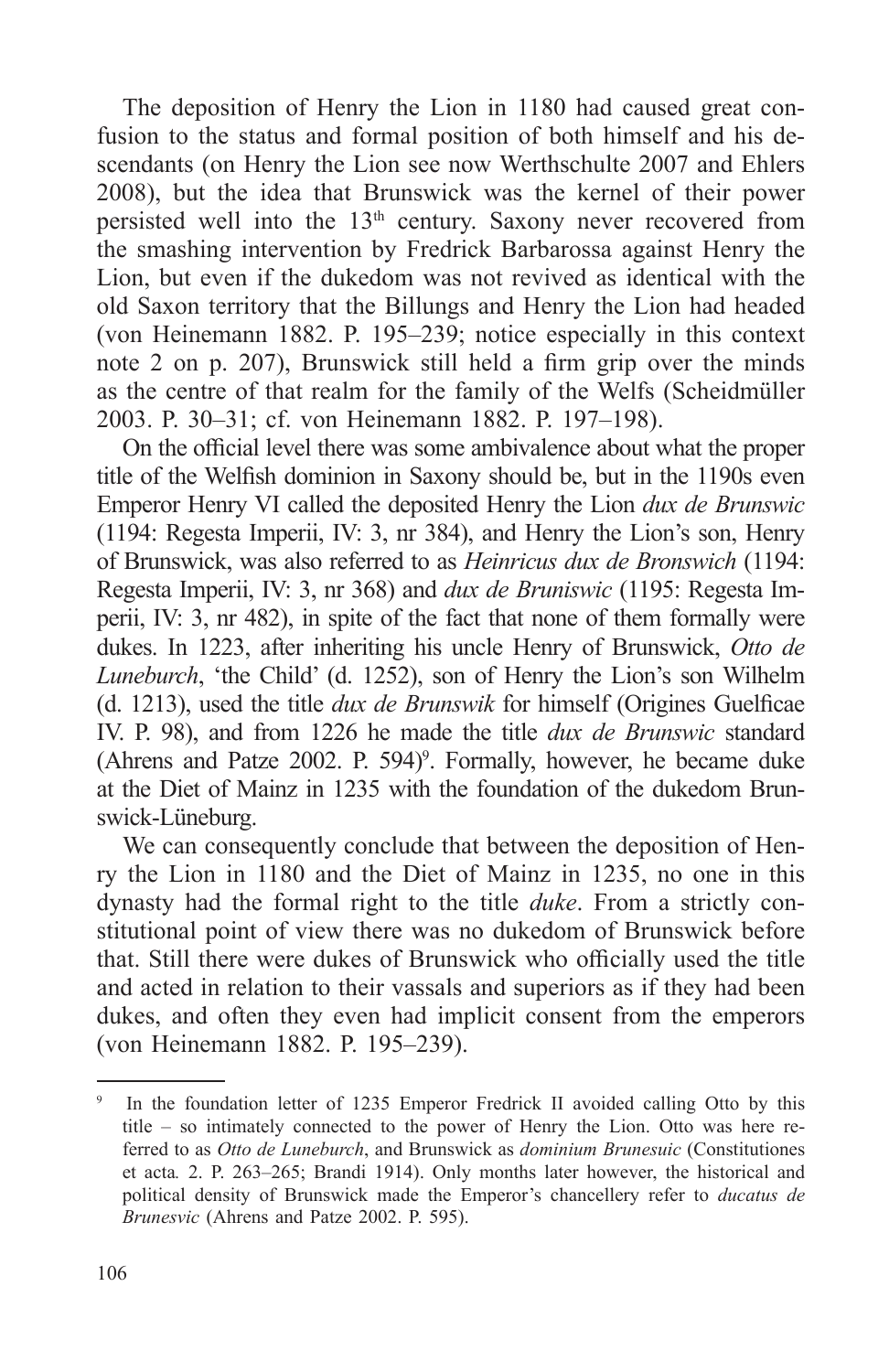It is obvious therefore that Ólafía Einarsdóttir's argument that *Fagrskinna* could not have used the title *hærtoghe i Brunsvik* before 1235, does not work. In the perspective of the *Fagrskinna* author, the focal point of power in the Saxon dukedom had long been Brunswick, and more than half a century before he wrote *Fagrskinna* – that is to say all his life – the title *dux de Brunswic* had been firmly established. When he modernized the text, and cut out Magnus Billung in order to make room for Otto IV, it was, accordingly, nothing but perfectly natural to also change the title *hærtoge isaxlande* for Ordulf Billung to *hærtoghe i Brunsvik*. It provided a certain modern air to a text that he aimed to be read before the King and the royal court.

#### **Conclusion**

Ólafía Einarsdóttir has argued that the fact that the *Fagrskinna*author changed the title *hærtoge isaxlande* in his source to *hærtoghe i Brunsvik* must lead to the conclusion that the text was written after the Diet of Mainz in 1235, when Emperor Fredrik II founded the new dukedom known as Brunswick-Lüneburg. There was no dukedom of Brunswick before that according to Ólafía Einarsdóttir, and consequently *Fagrskinna* could not have referred to it before that.

This argument cannot be accepted. Formally there was no dukedom of Brunswick between 1180 and 1235, but as we have seen, there were nonetheless dukes of Brunswick acting officially as such, with tacit consent from the emperors. Indeed, even if he actually was Duke of Saxony, Henry the Lion was known as *dux de Brunswik* already before his deposition in 1180, and after that both he and his son Henry of Brunswick were repeatedly referred to as Dukes of Brunswick – even in official imperial documents. When Otto 'the Child' took over the leading position of the Welfs in Saxony in 1223, he immediately began to use the same title, and this was in fact the title he had used for a decade until Fredrick II decided to adapt to reality and formally grant him the ducal status at the Diet of Mainz in 1235. There is accordingly no reason to change the established dating of the *Fagrskinna* text on the grounds Ólafía Einarsdóttir has offered. From this follows also that there is neither any reason to presume a second phase around 1240 of Snorri's work on *Heimskringla*. The generally accepted dating of *Fagrskinna* and *Heimskrigla* is still intact from this point of view. For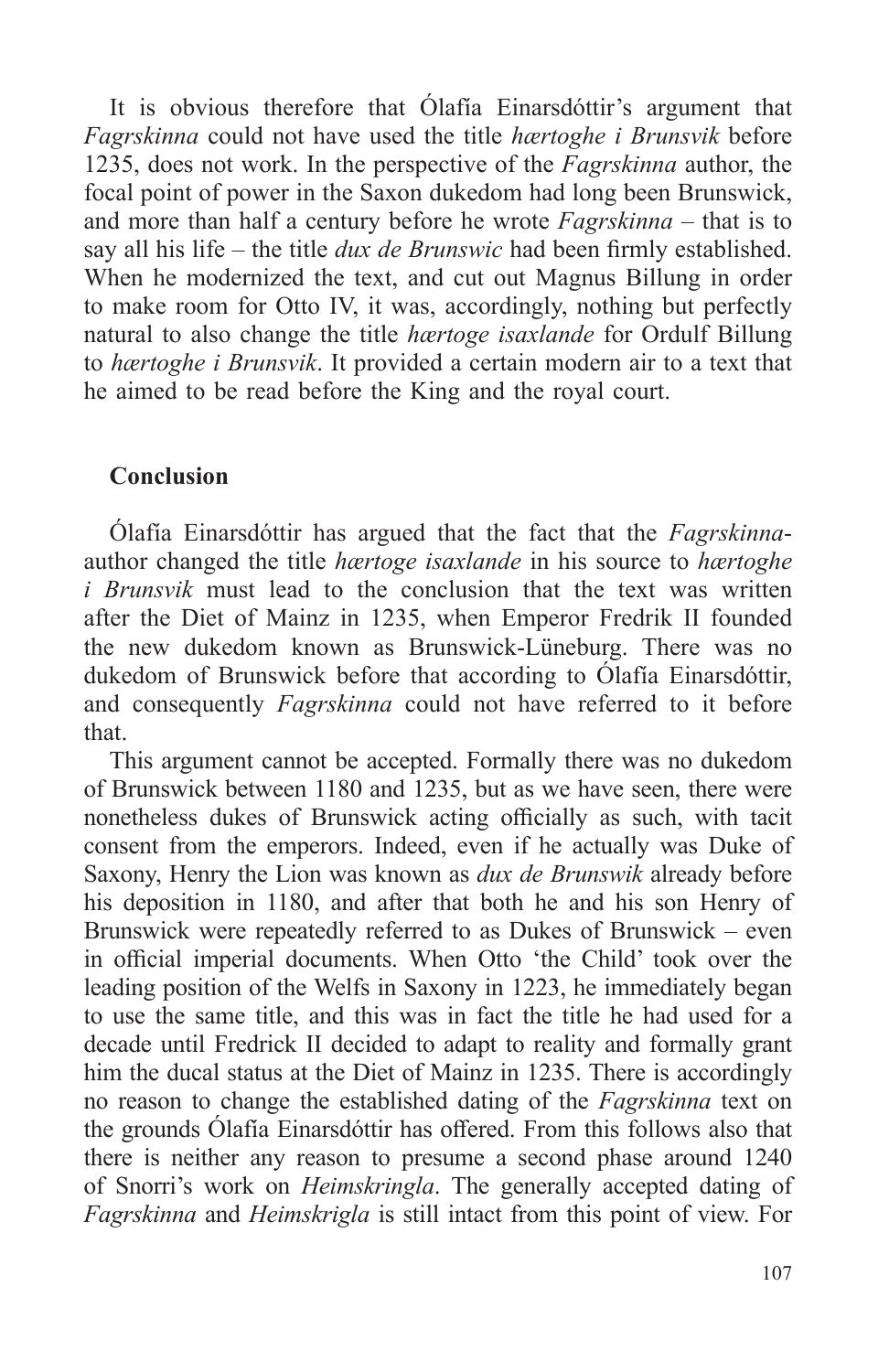*Fagrskinna* that means that it was written around 1225<sup>10</sup>, and since *Heimskringla* made use of *Fagrskinna*, at least in its latter parts, it must have been written somewhat later, suggestively from the middle of the 1220s to the beginning of  $1230s^{11}$ .

#### REFERENCES

- Ágrip af Nóregs konunga sogum / Hrsg. Finnur Jónsson (Altnordische Saga-Bibliothek, 18). Halle (Saale), 1928.
- *Ahrens K.-H., Patze H.* Die Begründung des Herzogtums Braunschweig im Jahre 1235 und die "Braunschweigische Reimchronik" // Ausgewählte Aufsätze von H. Patze / Hrsg. P. Johanek et al. Stuttgart, 2002. P. 587–608.
- *Andersson Th.M.* The Partisan Muse in the Early Icelandic sagas (1200–1250). Ithaca; N.Y., 2012.
- *Andersson Th.M.* The Sagas of Norwegian Kings 1130–1265. An Introduction. Ithaca, N.Y., 2016.
- *Bagge Sverre*. Society and Politics in Snorri Sturluson's *Heimskringla*. Berkeley, 1991.
- *Bjarni Aðalbjarnarson*. Om de norske kongers sagaer. Oslo, 1937.
- *Bjarni Einarsson* 'Formali'// Ágrip af Nóregskonunga sogum; Fagrskinna Nóregs konunga tal / Bjarni Einarsson gáf út. Reykjavík, 1985. Bls. V– CXXXI. (ÍF, XXIX)
- *Brandi K.* Die Urkunde Friedrichs II vom August 1235 für Otto von Lüneburg // Festschrift für P. Zimmermann. Wolfenbüttel, 1914. S. 33–46.
- Constitutiones et acta publica imperatorum et regum / Ed. L. Weiland (MGH LL IV / 2). Hannover, 1896. T. II.
- *Ehlers J.* Heinrich der Löwe: Eine Biographie. München, 2008.
- Fagrskinna / Udg. Finnur Jónsson (Samfund til udgivelse af gammel nordisk litteratur. B. XXX). København, 1902–1903.
- *Fenske L.* Magnus Billung // Neue Deutsche Biographie. 1987. No. 15. S. 666– 667.
- *von Heinemann L.* Heinrich von Braunschweig: Pfalzgraf bei Rhein: Ein Beitrag zur Geschichte des staufischen Zeitalters. Gotha, 1882.

<sup>&</sup>lt;sup>10</sup> Based on Gustav Storm 1875, Gustav Indrebø suggested that *Fagrskinna* was written after 'around 1225' but before 1230, suggestively at the end of the 1220s (Indrebø 1917. P. 271–275). Bjarni Aðalbjarnarson 1937. P. 179, argued that Storm's conclusion actually demanded an earlier dating, and found the early 1220s more probable. Alfred Jakobsen (1970. P. 113 with note 34 and P. 114 note 36) followed Bjarni Aðalbjarnarson. Both interpretations are pressing the argument, and a date around 1225 would fit more smoothly with the sum of the evidence. Cf. for example Bagge 1991. P. 19 and Andersson 2016. P. 65.

<sup>&</sup>lt;sup>11</sup> The question of the authorship of *Heimskringla* is however without complications, see for example the discussion in Louis-Jensen 2013.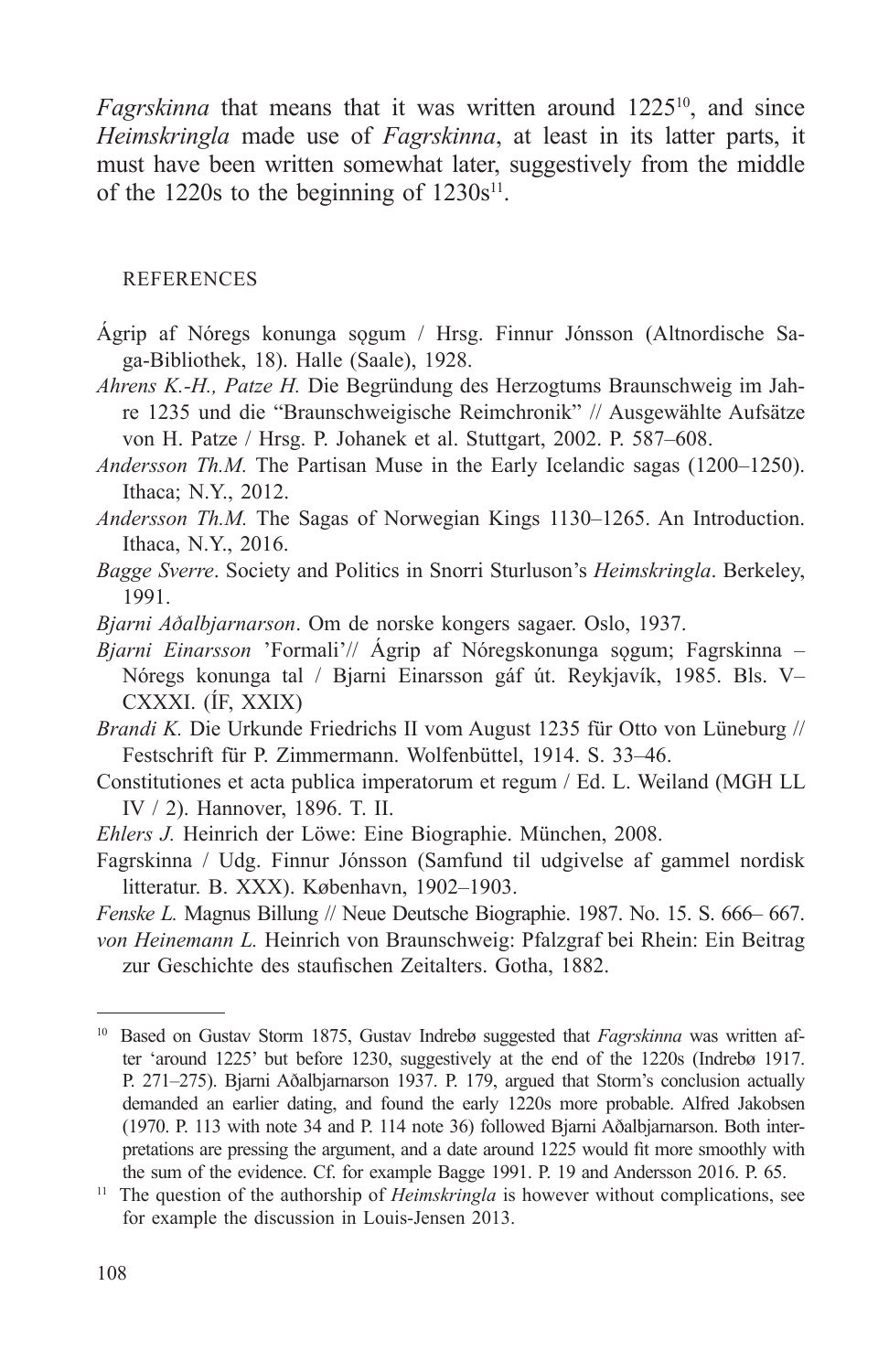- *Indrebø G.* Fagrskinna. Avhandlinger fra universitetets historiske seminar 4. Kristiania, 1917.
- *Jakobsen A.* Om *Fagrskinna*-forfatteren // Arkiv för nordisk filologi. 1970. B. 85. S. 88–124.
- *Janson H.* Kring *Austrfararvisur* och *Friðgerðarsaga* // Sagas and the Norwegian Experience: Tenth International Saga Conference. Trondheim 1997. Trondheim, 1997. P. 293–302.
- *Janson H.* Templum nobilissimum: Adam av Bremen, Uppsalatemplet och konfliktlinjerna i Europa kring år 1075. Göteborg, 1998.
- *Louis-Jensen J.* Dating the Archetype: *Eyrbyggja saga* and *Egils saga Skallagrímssonar* // Dating the Sagas: Reviews and Revisions / Ed. E. Mundal and Theodore Andersson. Copenhagen, 2013. P. 133–147.
- *Lönnroth L.* The Baptist and the Saint: Odd Snorrason's View of the Two King Olavs // International Scandinavian and Medieval Studies in Memory of G.W. Weber / Ed. M. Dallapiazza. Trieste, 2000. P. 257–264.
- Morkinskinna / Udg. Finnur Jónsson (Samfund til udgivelse af gammel nordisk litteratur. B. LIII). København, 1928–1932.
- Ólafía Einarsdóttir. Fagrskinnas forfattelsestidspunkt. Olaf Haraldsson Tyskland – Håkon Håkonsson // Germanisches Altertum und christlisches Mittelalter. Festschrift für Heinz Klingenberg zum 65. Geburtstag / Hrsg. B. Brogyanyi et al. Hamburg, 2002. S. 51–89.
- Olafs saga hins helga: efter pergamenthaandskrift i Uppsala universitetsbibliotek, Delagardieske samling nr. 8 II / Udg. O.A. Johnsen. Kristiania, 1922.
- Origines Guelfica. Vol. IV / Udg. G.W. Leibniz et al. Hanover, 1753.
- Regesta imperii. IV: Ältere Staufer. 3(1): Die Regesten des Kaiserreiches unter Heinrich VI. 1165 (1190)–1197 / Ed. J. F. Böhmer and revised by G. Baaken, Köln; Wien, 1972.
- *Saxo Grammaticus*. Gesta Danorum: Danmarkshistorien. København, 2005. Vol. I–II.
- *Schneidmüller B.* Burg Stadt Vaterland: Braunschweig und die Welfen im hohen Mittelalter // Heinrich der Löwe: Herrschaft und Repräsentation / Hrsg. J. Fried und O-G. Oexle. Stuttgart, 2003. P. 27–81. (Vorträge und Forschungen, 57).
- *Storm G.* Om indskuddene i Fagrskinna // Forhandlinger i Videnskabs-selskabet i Christiania Aar 1875. Christiania, 1876. P. 81–108.
- *Theodoricus Monachus*. Theodrici monachi Historia de antiquitate regum Norwagiensium // Monumenta Historica Norwegiæ: Latinske kildeskrifter til Norges historie i middelalderen udgivne efter offentlig foranstaltning / Udg. G. Storm Kristiania, 1880. P. 1–68.

*Werthschulte L.* Heinrich der Löwe in Geschichte und Sage. Heidelberg, 2007.